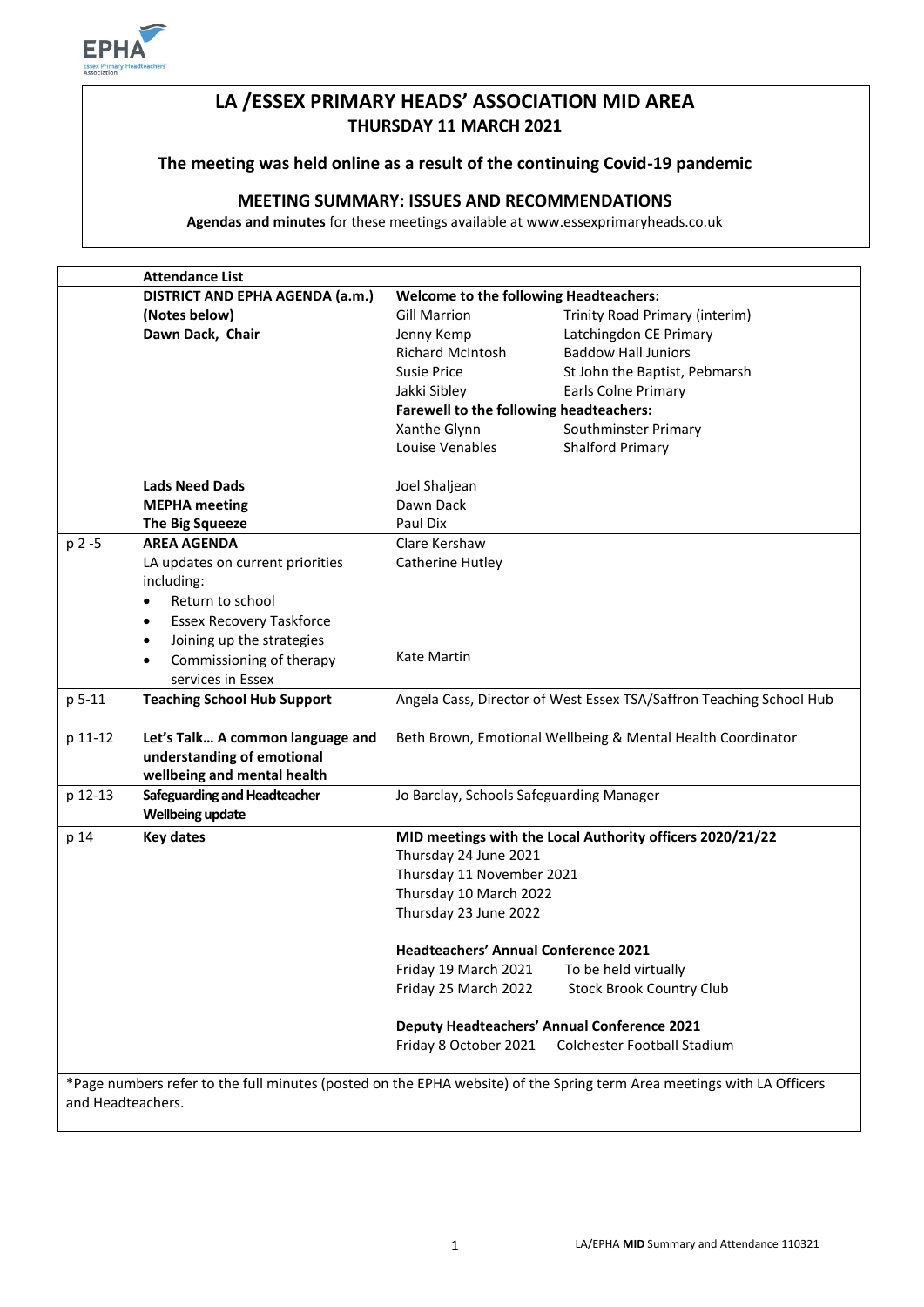

# **LA /ESSEX PRIMARY HEADS' ASSOCIATION MID AREA DISTRICT AND AREA MEETING THURSDAY 11 MARCH 2021 ATTENDANCE ONLINE**

### **Present**

Amanda Buckland-Garnett Geraldine Denham-Hale Richard McIntosh Baddow Hall Juniors

Jo Barclay School Safeguarding Manager Joel Shaljean Lads Need Dads Vikki Webber School Effectiveness Partner, Mid | Angela Cass Saffron TSH Tony Sale Mid SEND Quadrant Manager **Apologies** Beth Brown Emotional Wellbeing & Mental

Lois Ashforth Cold Norton Primary Sarah Meares Terling CE Primary Deborah Bailey John Bunyan Primary Kate Mills John Ray Infants Rebecca Black St Andrew's Juniors Joanne Morgan Gosfield Primary

Dawn Baker CEO Hera Academy Trust Jacquelyn Pick Springfield Primary Alex Burden Great Waltham CE Primary Rachael Plunkett Priory Primary, Bicknacre Dawn Dack Wentworth Primary/Mid Chair | Matt Poyton Lawford Mead Primary Andy Chambers Kings Road Primary Susie Price St John the Baptist CE Primary Alison Cole St Peter's CE Primary, Coggeshall | Rowen Prigg St Michael's CE Juniors Anna Conley The Howbridge Infants Amanda Reid Perryfields Infants Andy Cumpstey St Michael's CE Primary, Braintree | Nick Rudman Maltese Road Primary Lisa Dale **Howbridge Juniors** Julie Sarti Colne Engaine/Belchamp St Pauls St Mary's CE Primary, Burnham-on-Crouch Kate Garnett Follesbury School **Heather Shelley Computer Shelley** Broomfield Primary Sarah Ginzler-Mayer St Joseph's and St Francis Catholic | Andrew Smith Lyons Hall Primary Carol Gooding **Danbury Park Primary Claire Smyth** Claire Smyth Beckers Green Primary Bridgette Gough Feering CE Primary/St Andrew's Marie Staley Moulsham Juniors Karen Harrison John Ray Juniors | Kelly Stock Burnham-on-Crouch Primary Natalie Hawkes Newlands Spring Primary **Natalie Hawkes** Newlands Spring Primary **Kirsty Stuart** Ridgewell CE Primary Vicky Jackson St Francis Catholic Primary Paul Sully Beehive Lane Primary Paul Sully Beehive Lane Primary Ceri Jones Chipping Hill Primary Hayley Todd Holy Trinity CE Primary, Halstead Michelle Keeling Rayne Primary **Michelle Keeling** Rayne Primary **Michelle Keeling** Rayne Primary Ann Kelliher Holy Family Catholic Primary Greg Waters The Bishops CE & Catholic Primary Jenny Kemp Latchingdon CE Primary Lisa Waters East Hanningfield CE Primary Jane Landa-Arrese Moulsham Infants Manus Allen Mike Williams Trinity St Mary's Primary Gill Marrion **Trinity Road Primary** Cath Williams Caklands Infants Liz Maycock Little Waltham CE Primary The Maltese Road Primary Primary Review And Maltese Road Primary

Health Coordinator

Lesley Schlanker Helen Shaw

### **In Attendance**

Dida Burrell Sarah Manning

Ian Bowyer **Boreham Primary Boreham Primary** Stephanie Newland St Margaret's CE Primary Collingwood Primary **Victor Collingwood Primary** Jinnie Nicholls Bulmer St Andrew's/St Giles CE Primary Baddow Hall Infants Elmwood Primary

Pam Langmead EPHA Professional Officer **LA Officers LA Officers** Michelle Cole **Michelle Cole** Michelle Cole **Michelle Cole** Midford Lodge School Clare Kershaw Director of Education Nikki Batt Nikki Batt Moreton CE Primary Catherine Hutley Assistant Director, Mid Jane Harvey Staples Road Primary Alison Fiala **Head of Education and Early Years** Nicky Patrick Spring Meadow Primary Cathie Bonich School Effectiveness Partner, Mid | Paul Dix When the Adults Change

> White Court Primary Galleywood Infant School

Note: If your attendance or apologies have not been noted please contact the EPHA Professional Officer at [pam@langmead.me.uk](mailto:pam@langmead.me.uk) for amendment.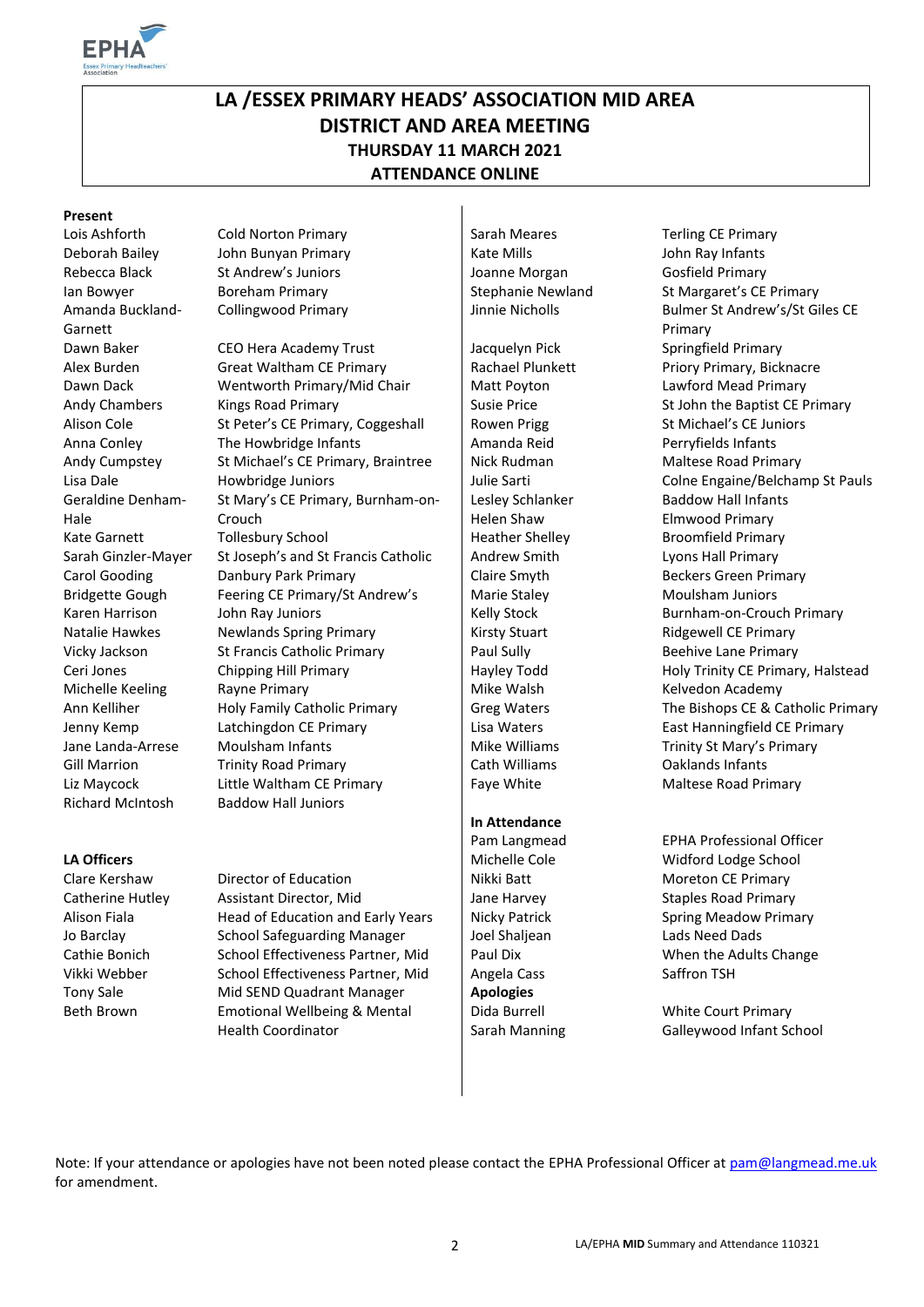

### **MID EPHA AREA MEETING MINUTES 11 MARCH 2021**

### **1. WELCOME**

The meeting was held online as a result of the continuing Coronavirus pandemic. Dawn Dack, the Mid Area Chair, welcomed headteachers to the meeting. She thanked Clare Kershaw and her team for the excellent support they have given to schools throughout the pandemic.

### **Welcome to the following Headteachers:**

| <b>Gill Marrion</b>     | Trinity Road Primary (interim) |
|-------------------------|--------------------------------|
| Jenny Kemp              | Latchingdon CE Primary         |
| <b>Richard McIntosh</b> | <b>Baddow Hall Juniors</b>     |
| <b>Susie Price</b>      | St John the Baptist, Pebmarsh  |
| Jakki Sibley            | <b>Earls Colne Primary</b>     |

### **Farewell to the following headteachers:**

| Xanthe Glynn    | Southminster Primary    |
|-----------------|-------------------------|
| Louise Venables | <b>Shalford Primary</b> |

### **2. LADS NEED DADS**

Joel Shaljean attended the meeting to inform heads about Lads Need Dads, a charity established to support boys and young men whose fathers are absent from their lives. Joel is well known to Essex schools having led Essex Steps for the last 7 years, and working in mainstream and special schools for over 25 years.

### The mission of the Lads Need Dads is:

*To empower and enable boys aged 11-15 with absent fathers, or limited access to a male role model, to be motivated, responsible, capable, resilient and emotionally competent, to prevent them from becoming at risk of under-achieving, offending, exclusion or dropping out of school.*

### The Fatherlessness Crisis

1.1 million children in the UK are growing up without a father in their lives (CSJ 2018) 2.9 million children live in lone parent families (ONS 2019)

Males are a high risk gender:

- Exclusions boys have more than three times the number of permanent school exclusions, with 6,000 PEX compared to 1,900 for girls in 2018/19.
- 86% of boys in custody aged 12-18 were excluded from school before being detained.
- 76% of male prisoners under 18 in England and Wales grew up with an absent father.
- Boys have achieved lower exam results than girls for the past 3 decades.
- In the 2018 cycle, 35% fewer males went to university thank females.
- Figures from the DfE in 2020 reported that "male white British free school meal pupils are the least likely of all main ethnic groups to progress to higher education."
- Across all pupils eligible for free meals, 26% went on to university by the age of 19, but for white pupils on free meals the figure was 16% - and only 13% for boys.

Why boys with absent fathers are at an even greater disadvantage

Countless statistics show that young boys, where a father is absent and who have no appropriate male role, will struggle as teenagers and are at a higher risk of low self-esteem and/or dropping out of education, antisocial behaviour, substance abuse and crime.

The referrals that Lads Need Dads receive: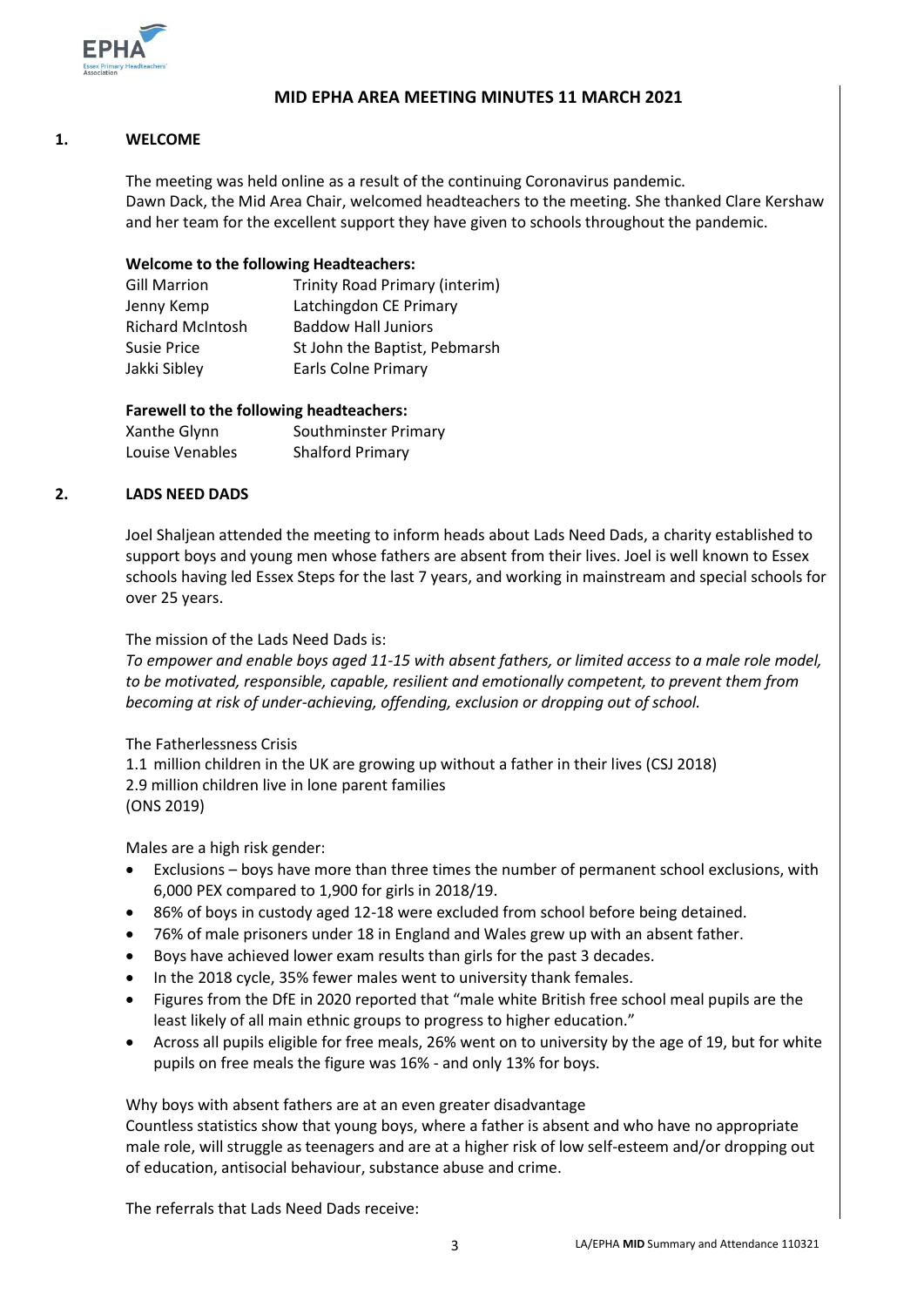

- Mum and Dad separated, Dad not in the home
- Never met or known Dad
- Dad lives out of the area, contact lost
- Dad has died
- Dad is in prison
- See Dad sporadically
- Looked after children
- Dad may have walked away
- Dad left due to domestic abuse

The impact of the absent father on boys

- Current research has found: Sense of rejection leading to unworthiness, self-doubt and self-hatred
- Adrift/rudderless/lost
- Crisis of identity
- Anger, bouts of rage
- A lack of motivation
- A need to belong
- Loss of value underachieve
- Poor judge of character
- Unfilled void leading to addictions
- Lack of confidence

### **What does Lads Need Dads do?**

Long term intervention programmes – using male volunteer mentors they provide long-term early intervention for boys aged 11-15 via a structure programme including:

- Group work development sessions and outdoor activities Equip
- Practical life-skill training and community volunteering Engage
- Peer mentor training, inspirational speakers, trips Inspire
- Open ended support after completion Ambassadors

Support for mums and carers Reading mentors Research and training

Joel wants to encourage and ask schools to help identify the boys who have absent fathers, and would benefit from the support offered by Lads Need Dads. The benefits are numerous including: early identification= early intervention; reduced escalation of behaviour, risk of exclusion, mental health issues; improved educational outcomes; the ability to plan ahead and put protective factors in place; regular emotional wellbeing check-ins with a designated male; pastoral teams prepped so that support can be put in place early; teachers to receive training on impact of the absent father on boys.

The biggest barrier for Lads Need Dads is not funding or the recruitment of volunteers, but the identification of boys in secondary schools that need support.

Step 1 Staff perception surveys across secondary and primary schools in Essex. This explores teacher perceptions of the correlation between boys with absent fathers or limited access to a male role model.

Step 2 Training to front line staff and parents. Policy review

For further information and to express an interest in taking part in the survey: Email [info@ladsneeddads.org](mailto:info@ladsneeddads.org) or [joel@ladsneeddads.org](mailto:joel@ladsneeddads.org) Office number 07834 402017 [www.ladsneeddads.org](http://www.ladsneeddads.org/)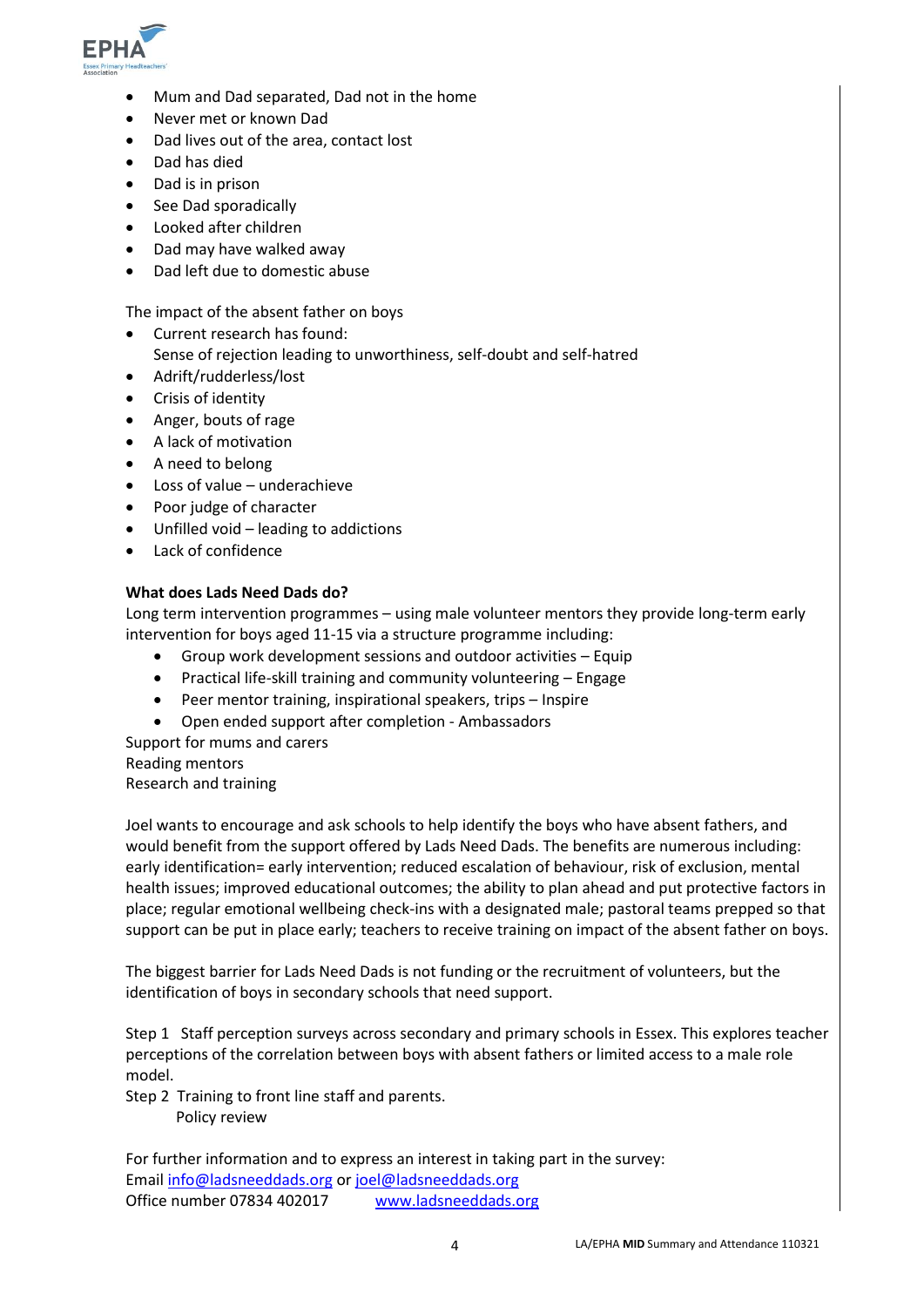

### **3. MID EPHA MEETING**

**a) The Spring term EPHA newsletter** was circulated to headteachers in advance of the meeting - this can also be found on the Newsletter page of the EPHA website [www.essexprimaryheads.co.uk.](http://www.essexprimaryheads.co.uk/)

### **b) Headteachers' conference**

The annual headteachers' conference will be held online in March, as a result of the continuing pandemic and restrictions. There are still places available for Essex primary heads; please contact Pam Langmead if you wish to attend.

### **c) Deputy Heads' conference**

Friday 8th October 2021 – Colchester Football Stadium Information will be sent to schools in June.

### **4. THE BIG SQUEEZE Paul Dix**

Paul Dix has been working with the most difficult behaviours in the most challenging urban schools and colleges for the last 25 years. As a teacher he worked in East London, Nuneaton and Birmingham. Paul founded Pivotal Education and was a founding member of The TBAP Trust transforming behaviour, teaching and learning in schools and colleges in the UK and internationally.

Paul has advised the Department for Education on Teacher Standards, given evidence to the Education Select Committee and carried out extensive work with the Ministry of Justice on Behaviour and Restraint in Youth Custody.

His book 'When The Adults Change, Everything Changes' has sold more than 100,000 copies and been the catalyst for change in thousands of schools worldwide. Paul is co-founder of Teacher Hug Radio and his new book 'After the Adults Change: Achievable Behaviour Nirvana' will be published next month.

[www.WhenTheAdultsChange.com](http://www.whentheadultschange.com/)

Paul introduced himself as the antidote to the current DfE "discipline drive" in schools. [https://www.gov.uk/government/news/education-secretary-were-going-on-a-discipline-drive-in](https://www.gov.uk/government/news/education-secretary-were-going-on-a-discipline-drive-in-schools)[schools](https://www.gov.uk/government/news/education-secretary-were-going-on-a-discipline-drive-in-schools)

In advance of the meeting he circulated a crib sheet, highlighting five aspects of a "return to school" plan. He noted that both adults and children are likely to be anxious about the return to full opening of their schools. His aim in the session was to provide headteachers with a plan for the return to full opening, noting that: "Behaviour management is a team sport".

### **Adult behaviour**

Paul asked the question: How many incidents that happen in a school are made worse by the behaviour of adults? He asked heads to consider three approaches that would direct adult behaviour. For example:

Calm response, human first, unconditional positive regard, kindness, listening. Perhaps your expectations should be included in every advert for new staff members?

### **Expectations**

Determine 3 simple words for your school – if rules have to be printed on a sheet of A4 it is unlikely that anyone will remember them.

### **Positive recognition**

Identify the children who go "over and above", not those who merely reach the expected. Don't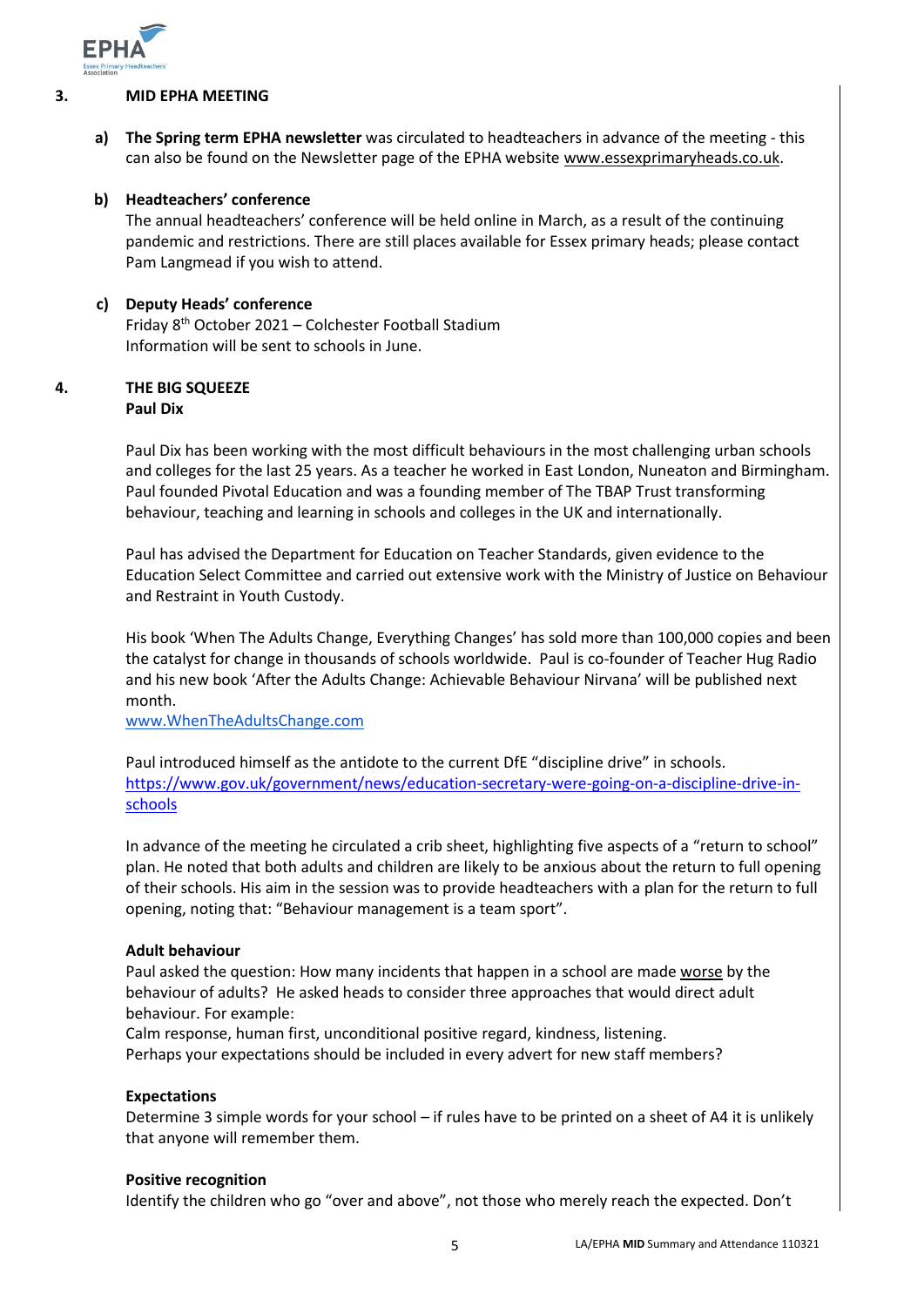

reward the child who hangs up his or her coat, but do recognize the child who goes "over and above", who hangs up the coats that others have dropped. Paul noted that, in a study of around 1,000 children in Basildon, when asked what reward they valued most (from school trips to cash) the following were the top 3 valued by children: Number 3 – praise, from someone who mattered Number 2 – a positive note home (don't overdo it, make the recognition count) Number  $1 - a$  positive phone call home.

Paul stressed "first attention to best conduct". He mentioned Hot Chocolate Friday, one of his favourite reward systems.

<https://pivotaleducation.com/hot-choc-friday/>

Ask all visitors to be on the lookout for good behavior, and give them a strip of paper to note the name of a child, which then gets handed in when they leave.

- PIP praise in public
- RIP remind in private

### **Prompts and mantras**

Paul stressed the use of the words "I've noticed" or "I wondered" rather than the more accusatory "You have", when addressing a pupil's behaviour. He suggested that schools develop a 30-second intervention script that all staff members use, such as:

- I've noticed… identify the behavior
- $\bullet$  Be clear about the school rule that has been broken e.g. safety, learning
- Next step introduce a consequence "softly" use positive reminders of the behavior that is expected and has been demonstrated, in the past, by the child.

### **Restorative resolutions**

These should be about repairing trust, not accusing the child even further.

### **Teacher Hug Radio**

Paul mentioned Teacher Hug, an online talk radio station for teachers and educators. It brings the best teachers and leaders alongside the most exciting education disruptors to deliver teaching ideas, workload solutions, education research and the latest in classroom ideas. He stressed that this is not CPD at the weekend, but a focused, supportive radio station championing teachers and educators.

Paul can be contacted a[t Hello@WhenTheAdultsChange.com](mailto:Hello@WhenTheAdultsChange.com) His website is a[t https://whentheadultschange.com/](https://whentheadultschange.com/) Full of resources, including suggestions for reading groups. Teacher Hug Radio can be found at<https://teacherhug.co.uk/>

For more info about TPP (the approach in Essex), please see the infolink: <https://schools.essex.gov.uk/pupils/SEND/Pages/SEMH---Trauma-Perceptive-Practice.aspx>

### **5. CLOSE OF MEETING AND THANK YOU FROM THE WEST CHAIR**

Dawn Dack thanked the Mid headteachers for attending the meeting. She wished headteachers luck for the remainder of the term and asked them to make sure that they took care of themselves, as well as everyone else.